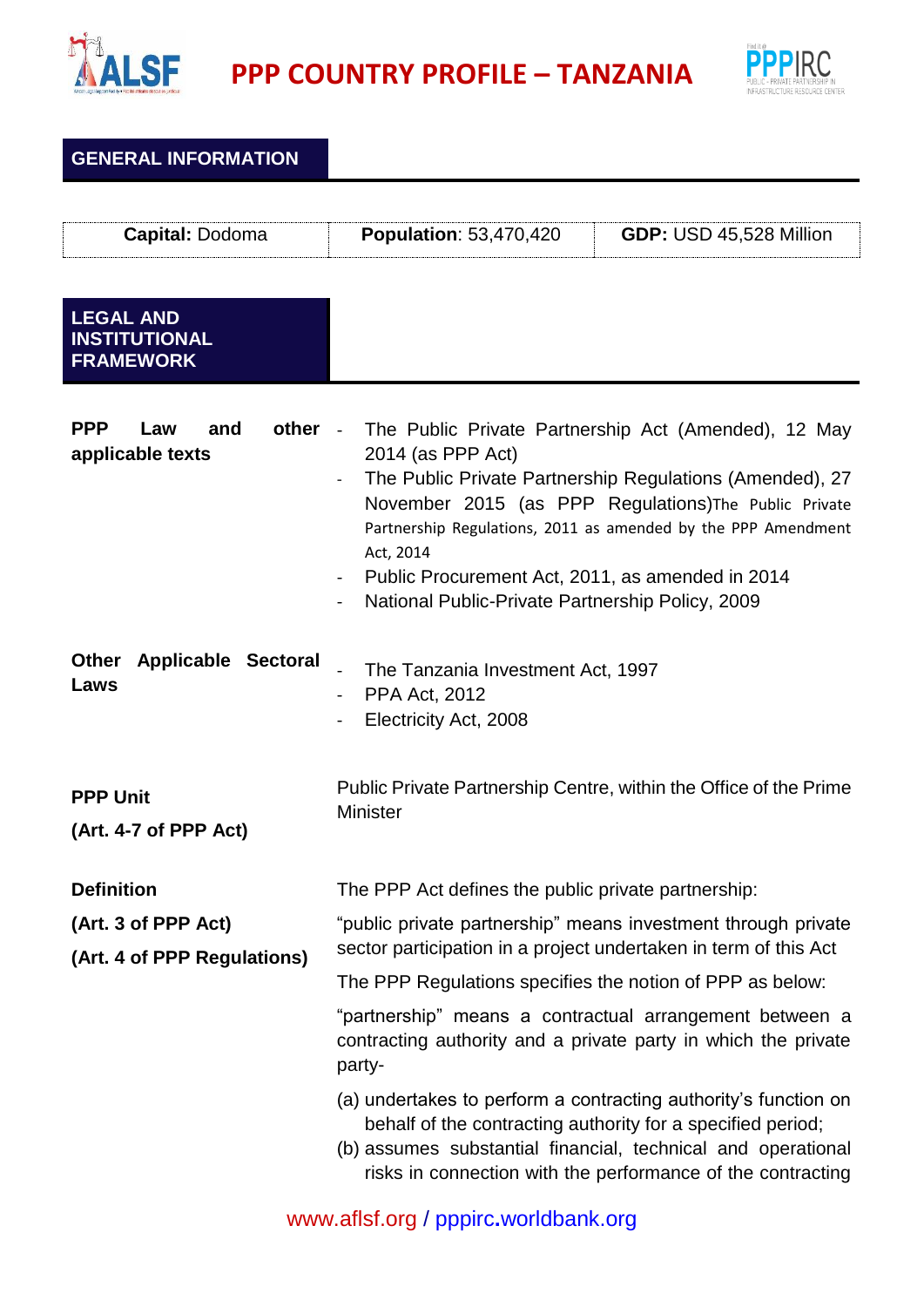



authority's function or use of government property in accordance with agreed output specifications;

- (c) receives a benefit for performing the contracting authority's function or from utilizing the public property, either by way of
	- (i) consideration to be paid by the contracting authority which derives from a revenue fund or where the contracting authority is a central government or local government authority, from the revenues of such authority;contracting authority is a central government or a local government authority, from the revenues of such authority;
	- (ii) charges or fees to be collected by the private party or an agent from users or customers; or
	- (iii) a combination of consideration and charges or fees.

| <b>General Principles</b><br>(Art. 4 of PPP Act)                                                                                                                                                                                    | Principles of fairness, equity of treatment, transparency,<br>competitiveness and cost effectiveness of procurement<br>processes. process partner                                                                                                                                                                                     |
|-------------------------------------------------------------------------------------------------------------------------------------------------------------------------------------------------------------------------------------|---------------------------------------------------------------------------------------------------------------------------------------------------------------------------------------------------------------------------------------------------------------------------------------------------------------------------------------|
| Tendering and contracting -<br>procedures / Choice of the<br>private partnership<br><b>PPP</b><br>(PPP<br>Act<br>and<br><b>Regulations)</b><br><b>Project Evaluation</b><br><b>PPP</b><br>(PPP<br>Act<br>and<br><b>Regulations)</b> | Procurement process (PPP Act, art. 15 (2) / PPP<br>Regulations, art. 28-55)<br>Unsolicited bids (PPP Act, art. 12 / Public Procurement Act,<br>art. 80 / PPP Regulations, art. 56-63)<br>Feasibility study (PPP Act, art. 10 / PPP Regulations, art. 10-<br>15)                                                                       |
| <b>Negotiation and Signature</b><br>of PPP Contracts<br>(PPP Act and PPP<br><b>Regulations)</b>                                                                                                                                     | The agreements shall be signed by the accounting officer of the<br>relevant contracting authority after it has been considered and<br>cleared by the Public Private Partnership Technical Committee,<br>approved by the National Investment Steering Committee and<br>vetted by the Office of the General Attorney (PPP Act, art. 14) |
| Rights and Obligations of -<br>the public partner<br>(PPP Act)                                                                                                                                                                      | Roles of public and private sectors (PPP Act, art. 8)<br>Responsibilities of contracting authority (PPP Act, art. 9 /<br>$\blacksquare$<br>PPP Regulations, art. 16)<br>Obligations to be specified in the agreement (PPP Act, art.<br>11)                                                                                            |